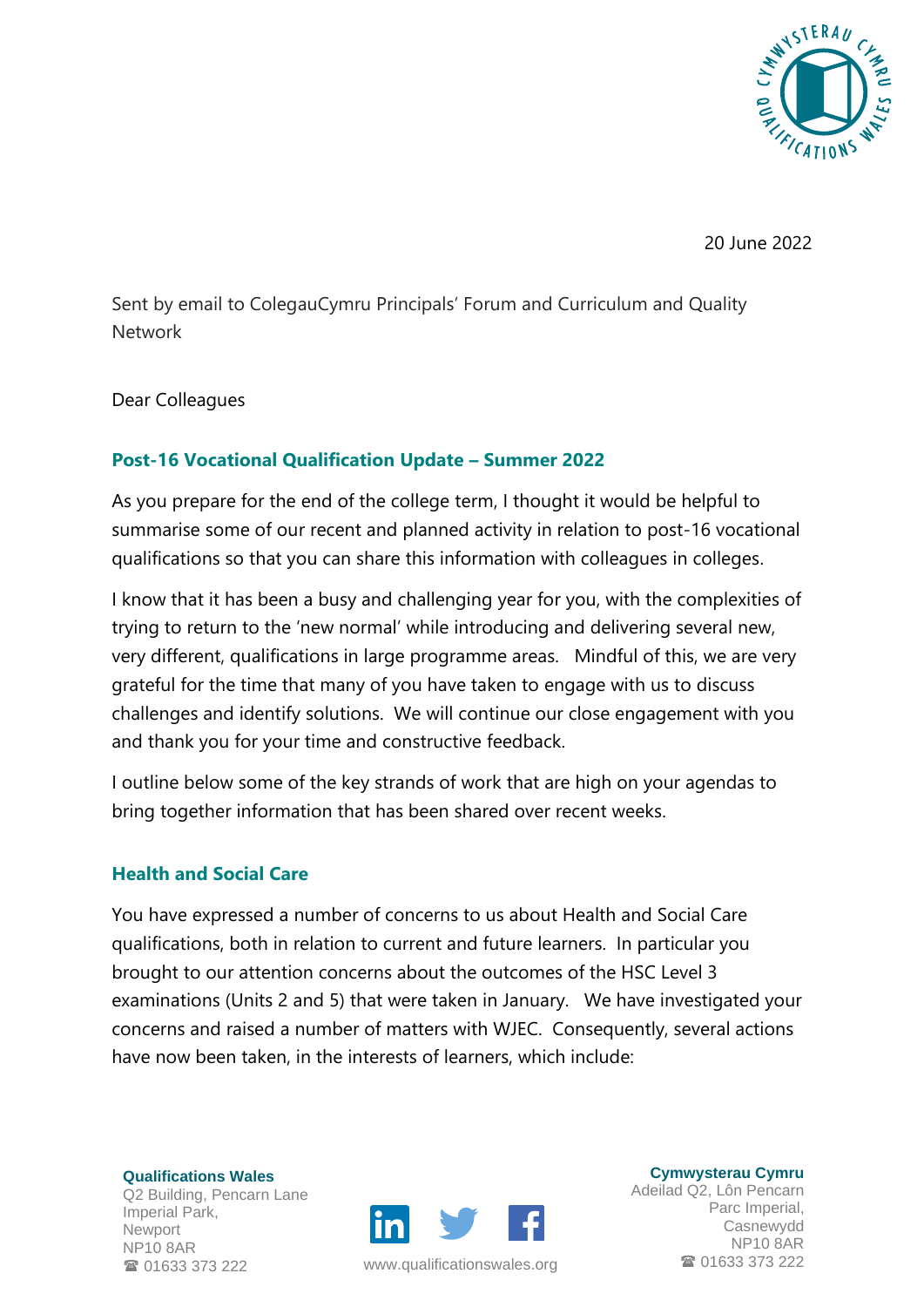

- WJEC have discounted a 3-mark question in Unit 2 which was not clearly related to the specification
- a similar question was removed from the June Unit 2 examination
- unit outcomes are being adjusted to provide greater emphasis on the nonexamined assessment (NEA) contribution to the overall grade.

We are also grateful to Curriculum and Quality leads and their senior subject leads for engaging with us on our Rapid Review. We have now published our [report](https://qualificationswales.org/media/8540/hsc-ccpld-level-3-rapid-review-report-final-published.docx) and are working with the awarding body consortium to implement the recommendations arising from our findings.

Some of the key actions in relation to the **Level 3 HSC qualification** include:

- WJEC are working with centres to co-construct a **[Level 3 Extended Diploma in](https://www.wjec.co.uk/articles/new-extended-diploma-in-health-and-social-care-for-teaching-from-september-2023/) [HSC.](https://www.wjec.co.uk/articles/new-extended-diploma-in-health-and-social-care-for-teaching-from-september-2023/)** This will be awarded for the first time in 2024, enabling learners who beginning their two-year course this September to take it. Work is ongoing on the development of this qualification with a view to ensuring that all learners have an appropriately structured learning programme: this may include creating a 540 guided learning hour (GLH) qualification to be taken in one year. WJEC continues to work closely with centres on this important work.
- Alongside the development of the Extended Diploma WJEC will be **reviewing the content** depth and size of the Level 3 HSC certificate (360GLH) and Diploma (720GLH) – again, this will affect learners starting their course this September.
- WJEC will release **stimulus material for units 1 and 4** in September much earlier than in previous years.
- WJEC have **removed the requirement for direct supervision** for some assessment tasks in units 1, 3 and 6, providing much more flexibility to centres and learners.
- WJEC will now allow learners to **resit an external examination twice**, rather than just once.

There are a number of other recommendations in the report that are being taken forward and we will update you on them accordingly.

# **Construction and Building Services Engineering**

Many of you have just completed the first year of delivering the new made-for-Wales Construction and Building Services Engineering (CBE) qualifications – in particular the Foundation qualification and, in some cases, the Progression qualifications. Some of you have told us that the qualifications have been very well received, others have some concerns. For example, we've been advised that some colleges are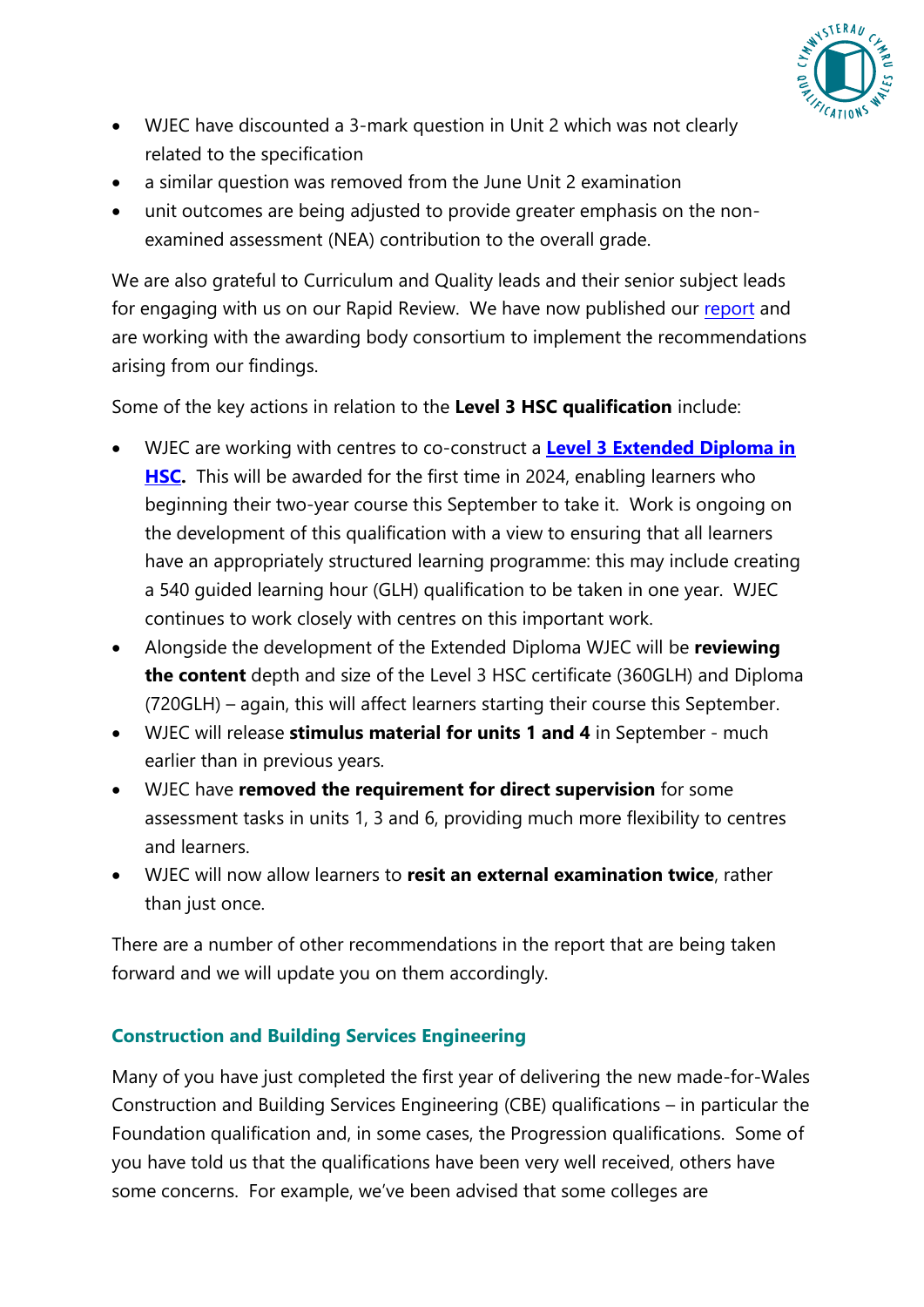

experiencing manageability challenges in relation to the practical tests and that there are some concerns about the accessibility of some of the on-screen tests. We are also aware that some colleges have concerns about progression routes. We'd like to understand exactly how the qualifications are working in each College and to hear about the specific challenges that you are facing so that we can address issues in the coming year.

To that end we will be replicating the interview-style approach of the HSC Rapid Review as we conduct a **health check on the CBE qualifications**. We'll be contacting Curriculum & Quality members to arrange interviews early next term and we look forward to meeting you and your senior subject leaders to hear about your experiences in your college. In the meantime, two events have been/are being held at CAVC to both prepare for the new level 3 apprenticeship qualifications (took place on 16 June) and to hear about examples of good practice and share experiences of the Foundation and Progression qualifications (23 June).

## **Travel, Tourism, Hospitality and Catering**

We are developing our proposals for possible reform as we prepare to report on our sector review of Travel, Tourism, Hospitality and Catering. We'd like to test our thinking with you and your colleagues so that any proposals have been sensechecked with, and influenced by, colleges – prior to formal consultation. To this end, Lisa Mitchell, the Qualifications Manager leading on the review, will be conducting a further set of **interviews with Curriculum and Quality representatives and the relevant subject leads** to test our thinking. I know that we are placing many demands upon your time, but I do hope that you will think it useful and important to engage in those discussions which will inform the future direction of qualifications in this sector.

## **Essential Skills**

We are conducting a review of Essential Skills (Wales) qualifications, commencing with a technical review of the Communications and Application of Number qualifications at levels 1 and 2. We'll be engaging with you **early in 2023** to gather your views on these qualifications.

## **Impact of changes to qualification policy ('defunding') in England**

You will be aware that, as the UK Government rolls out the T level qualifications in England, they are 'defunding' a number of level 3 qualifications in England. Many of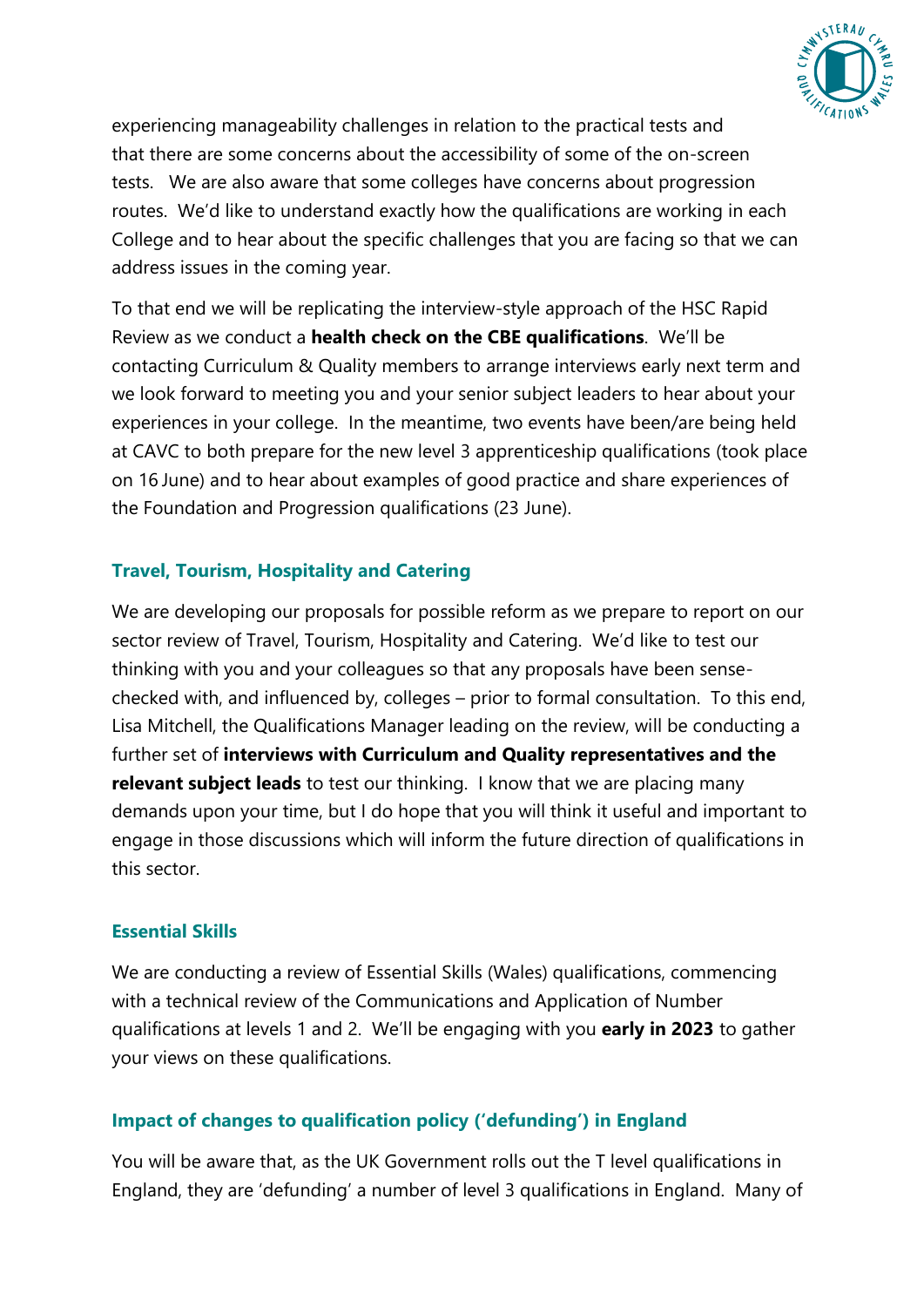

you have expressed concerns about the impact this will have on the availability of level 3 qualifications in Wales. We wrote to you recently to provide reassurance that we will be working with awarding bodies to provide continuity of the qualifications offer in Wales.

The first list of qualifications to be 'defunded' in England was published last month by the UK Government. There are 43 qualifications on that list which are eligible for public funding in Wales, but only 29 of these have been awarded in Wales in the last two years.

We have conducted an analysis of the status of these qualifications (Annex 1) and have **not identified any significant risk to the offer in Wales**. Our discussions with awarding bodies active in Wales have been overwhelmingly positive and reassuring. For example, City & Guilds are already working with centres to define a future Level 3 qualification for Agriculture. Pearson have provided us with a statement on their future intent for qualifications in Wales and have invited you to attend a briefing session at lunchtime on 29 June to outline those intentions – please do try to attend if you can.

#### *Statement from Pearson*

*Pearson remains committed to offering Level 3 BTEC National Qualifications in Wales. Over the last few years, we have embarked on an extensive translation programme, ensuring as we review and redevelop qualifications, they are available through the medium of Welsh.* 

*Pearson has recently reviewed and extended our offer in Wales until August 2026. This means that centres can teach with confidence for the academic years 2022, 2023, 2024 and 2025.* 

*Our RQF Level 3 BTEC Nationals were introduced from 2016, which means that the qualifications will enter a period of reform and review in 2026, which is part of our regular qualification lifecycle to ensure that qualifications remain relevant, fit for purpose, and allow learners to progress to their next step of higher education or employment. Pearson always develops and reviews qualifications with teachers and learners, and we encourage your staff to add their voice by registering their interest i[n joining our research community.](https://eur03.safelinks.protection.outlook.com/?url=https%3A%2F%2Fforms.office.com%2FPages%2FResponsePage.aspx%3Fid%3D1zTEjNCX00e1xRT-DjPjS-XjA9dQ9bhBg6xuoSJPr8NUMEdIRkxTREhNMFVXMDlGQ05EWDFMOEpLWi4u&data=05%7C01%7Ccassy.taylor%40qualificationswales.org%7C5ec19f3e86474f7e492308da4df1abae%7Ccd0829ca1f5841edb91a95e07f55e7f0%7C1%7C0%7C637907997606676410%7CUnknown%7CTWFpbGZsb3d8eyJWIjoiMC4wLjAwMDAiLCJQIjoiV2luMzIiLCJBTiI6Ik1haWwiLCJXVCI6Mn0%3D%7C3000%7C%7C%7C&sdata=WX36%2BveKhightPaQC8owGpKhGJHvYABlr04ouvRRWbQ%3D&reserved=0)* 

*Pearson is running a Level 3 briefing for senior leaders in Colleges and Schools in Wales on the June 29, 12:30 PM-1:30 PM. Please sign up here to join th[e event.](https://eur03.safelinks.protection.outlook.com/?url=https%3A%2F%2Fpearson.cventevents.com%2Fd%2Fkkqvrm%2F&data=05%7C01%7Ccassy.taylor%40qualificationswales.org%7C5ec19f3e86474f7e492308da4df1abae%7Ccd0829ca1f5841edb91a95e07f55e7f0%7C1%7C0%7C637907997606676410%7CUnknown%7CTWFpbGZsb3d8eyJWIjoiMC4wLjAwMDAiLCJQIjoiV2luMzIiLCJBTiI6Ik1haWwiLCJXVCI6Mn0%3D%7C3000%7C%7C%7C&sdata=%2FBok%2BGGYCrLcFKJtELlPsD6%2FlKT7kE3uEOXTuMxpH9I%3D&reserved=0)*

#### **Phase 2 Sector Reviews**

We will shortly be publishing our Review which looked at the availability of qualifications in the Agriculture, Horticulture and Animal Care sector. Our Sector Review for **Business, Administration and Retail (including Law and Accountancy)**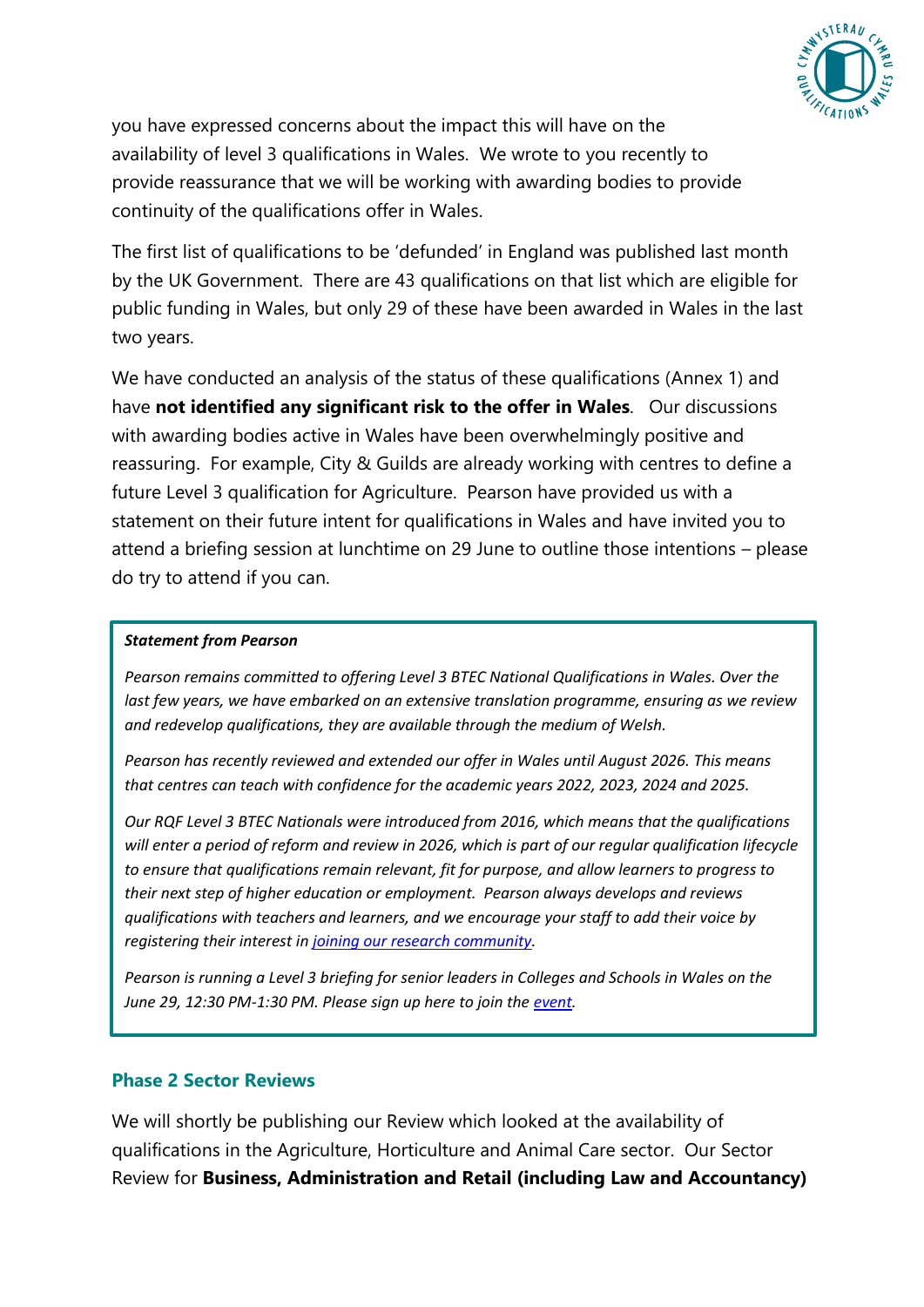

is about to commence. If you haven't already done so, we'd be grateful if you could provide us with contacts in your College with whom to discuss these qualifications.

#### **Future engagement – Sector Groups**

Conscious that there is such a lot going on in the world of vocational qualifications, we have reflected on the way in which we engage with you. While our sector reviews have been enormously helpful in taking an in depth look at a particular sector, we recognise that there is also a need, on an ongoing basis, to be aware of the current and future range of qualifications and to have early sight of any concerns that may be arising.

To this end, we will be establishing **sector groups** to cover each of the main occupational sectors in which FE Colleges and Work-based Learning providers are active.

We propose that these groups will be made up of **subject leads from every provider, together with a nominated Curriculum & Quality representative** and that they will meet twice a year – probably online. We will invite awarding bodies active in the area to present on their offer, and we'll invite members to flag up any actual or potential gaps in the offer, provide case studies of good or innovative practice in delivery of the qualifications, and discuss any other matters of concern. We will be in touch within the next few weeks to ask for nominations for membership of these groups.

I realise that this has become quite a long letter, but I hope it has been useful. I'd like, finally, to thank you again for all the feedback you have given to us and the ongoing dialogue and support which you have with us as we work together to ensure that qualifications in Wales are manageable for centres, engaging for learners, reliable and valid.

With all best wishes

lagler

Cassy Taylor **Director of Qualifications Policy and Reform**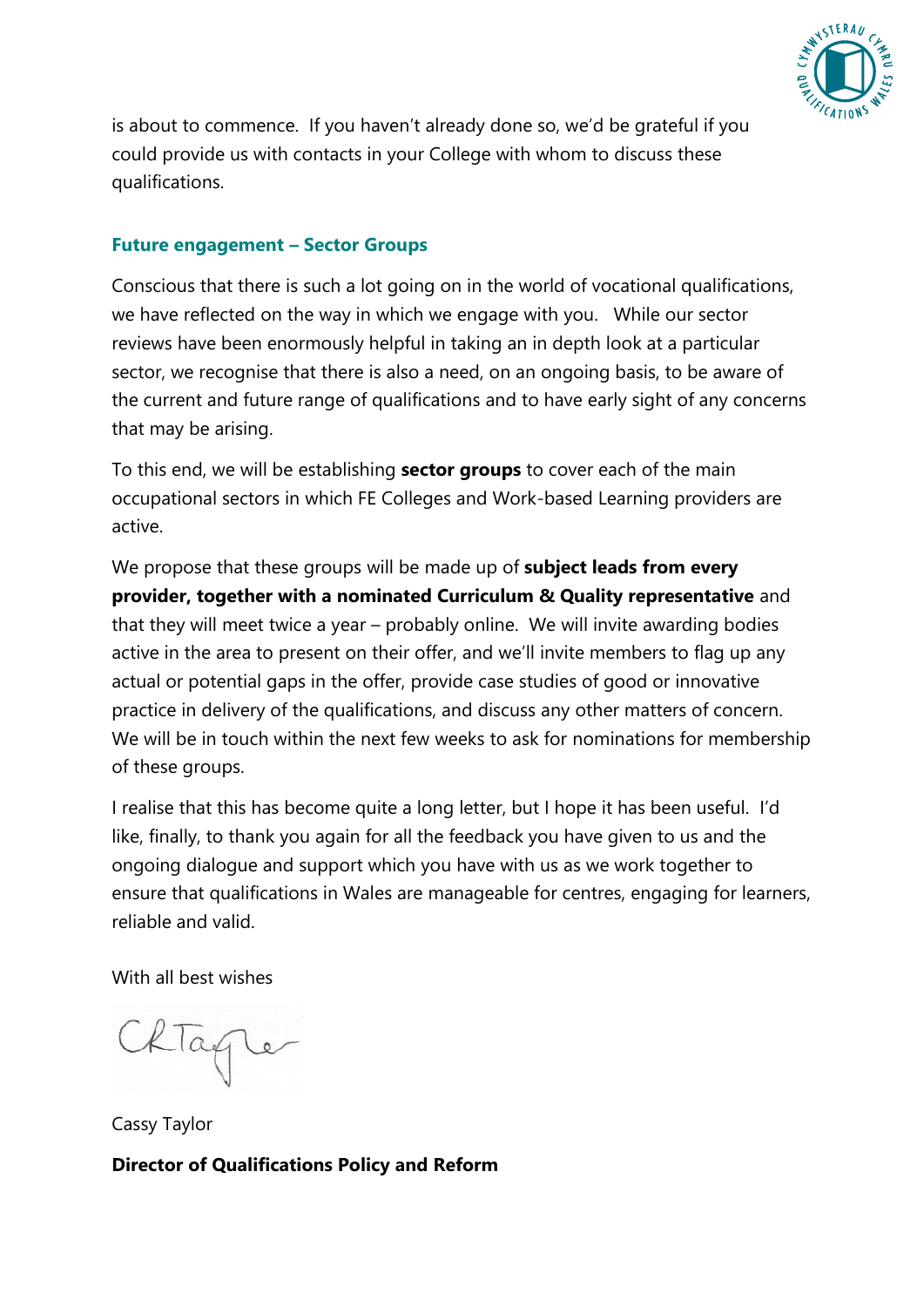

### **Annex 1: Provisional list of qualifications that overlap with waves 1 and 2 of T-levels**

This document lists the qualifications included on the UK Government's Department for Education's list of level 3 qualifications that overlap with waves 1 and 2 of T Levels and will be defunded in England from August 2024.

There is an appeals process for awarding bodies if there are any qualifications that they believe do not overlap with T Levels before the final list is published in September 2022.

There are 43 level 3 qualifications on the list that are eligible for public funding in Wales which represents less than 5% of vocational qualifications available at this level in Wales.

14 of these qualifications have not been awarded for the last two years or more and 4 construction qualifications will be retired in summer 2022 in response to the reform of construction and the built environment qualifications.

The total number of certificates awarded for the qualifications on this list (1,180) accounts for less than 2% of all vocational qualification certificates (66,445) awarded in Wales in 2021.

Qualifications on this list are separated by sector and the typical final start dates (the typical date when a learner can be registered to start the qualification) are shown. We also outline the action that we've taken, or intend to take, to secure the availability of the affected qualifications.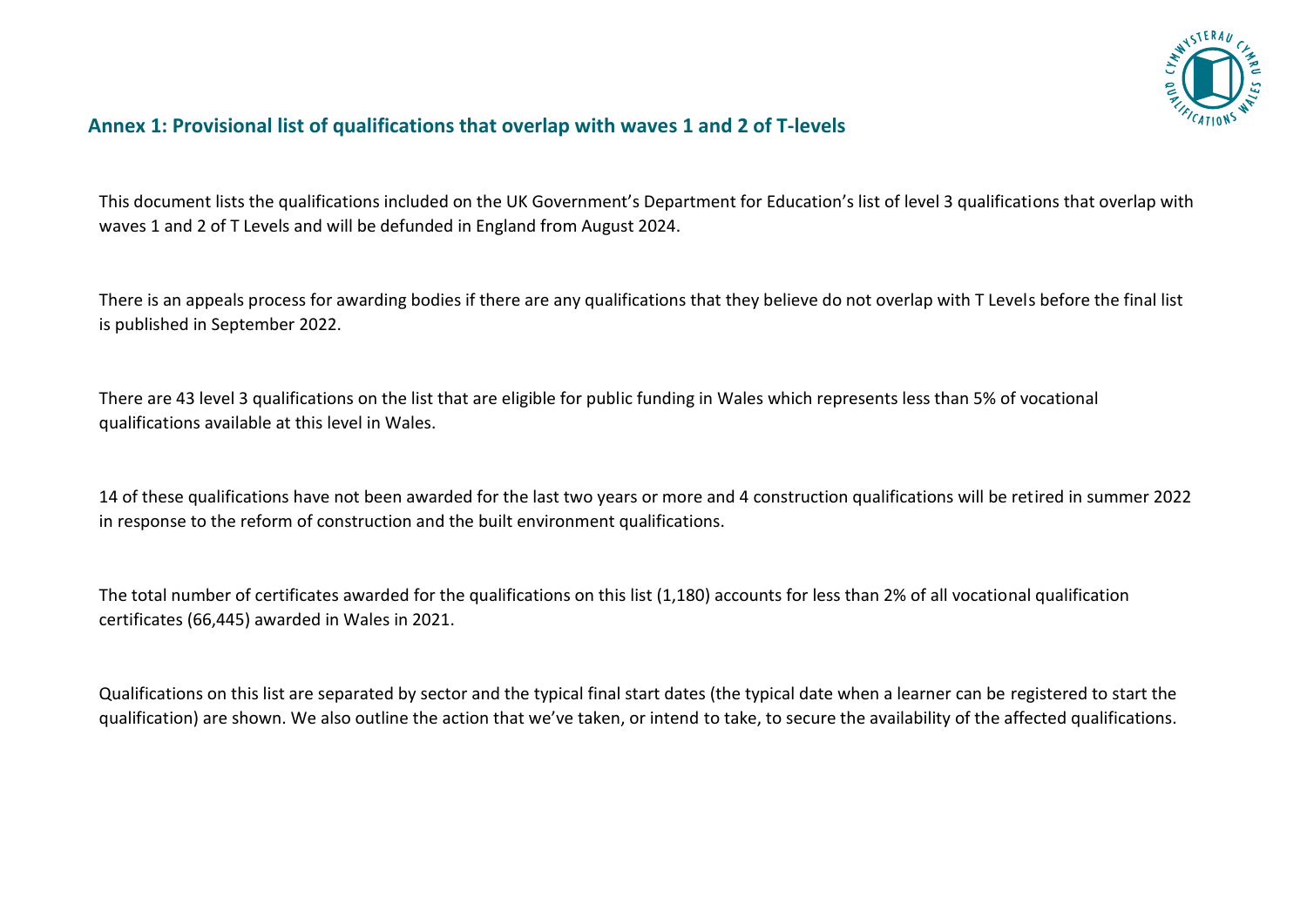

# **SSA 1: Health, public services and care**

| <b>QUAN</b><br>/QiW      | <b>Qualification Title</b>                         | <b>Typical final</b><br>start date | <b>Certificates</b><br>awarded<br>19/20 20/21                      | <b>Actions Taken</b>                                                                                                                                                                                                                           |
|--------------------------|----------------------------------------------------|------------------------------------|--------------------------------------------------------------------|------------------------------------------------------------------------------------------------------------------------------------------------------------------------------------------------------------------------------------------------|
| 603/7221/7<br>C00/4351/6 | City & Guilds Level 3 Diploma in Dental<br>Nursing | 31/07/2025                         | No data as<br>start date for<br>qualification<br>was<br>01/04/2021 | No action currently needed as the<br>typical final start date for this<br>qualification is 2025 and a new,<br>alternative qualification is available<br>(offered by Agored Cymru) which has a<br>typical final start date of December<br>2026. |

#### **SSA 4: Engineering and manufacturing technologies**

| <b>QUAN</b><br>/QiW      | <b>Qualification Title</b>                                         | <b>Typical final</b><br>start date | <b>Certificates</b><br>awarded |       | <b>Actions Taken</b>                                                                                                                                                                                                        |
|--------------------------|--------------------------------------------------------------------|------------------------------------|--------------------------------|-------|-----------------------------------------------------------------------------------------------------------------------------------------------------------------------------------------------------------------------------|
|                          |                                                                    |                                    | 19/20                          | 20/21 |                                                                                                                                                                                                                             |
| 601/5802/5<br>C00/0717/9 | EAL Level 3 Extended Diploma in<br><b>Engineering Technologies</b> | 31/12/2023                         | 80                             | 100   | We have met regularly with EAL to<br>discuss what impact the changes in<br>England may have on their operations<br>in Wales and have been reassured by<br>their commitment to continue offering<br>qualifications in Wales. |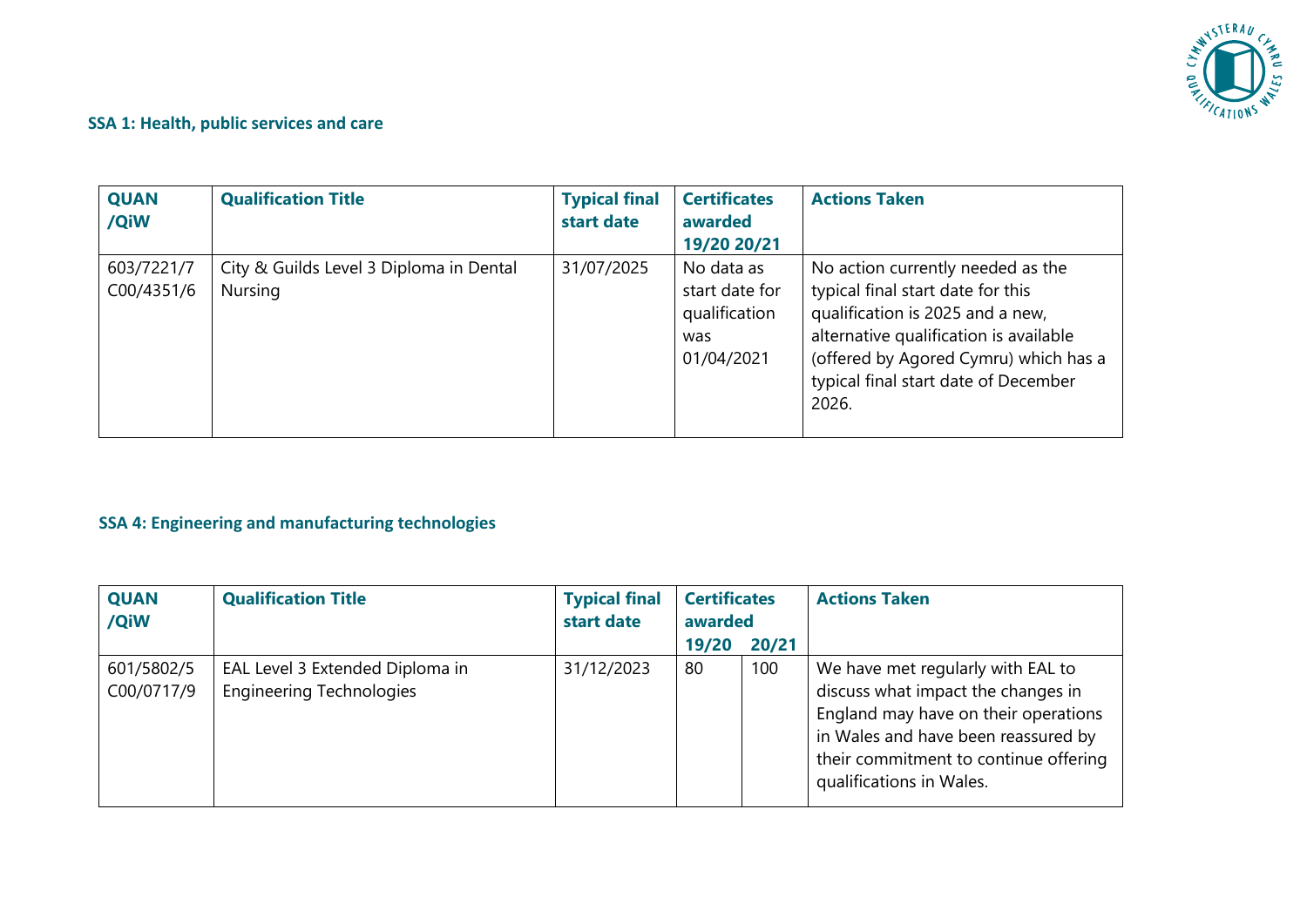

| 603/0564/2<br>C00/1171/3 | EAL Level 3 Technical Extended Diploma in<br><b>Engineering Technologies</b> | 31/12/2023 | 0              | $\mathbf 0$    | EAL have indicated that they will bring<br>forward their review of these<br>qualifications to 2022 before extending<br>the typical final start dates of these<br>qualifications.<br>Alternative qualifications are also<br>available. |
|--------------------------|------------------------------------------------------------------------------|------------|----------------|----------------|---------------------------------------------------------------------------------------------------------------------------------------------------------------------------------------------------------------------------------------|
| 601/7591/6               | Pearson BTEC Level 3 National Foundation                                     | 31/08/2026 | 0              | 110            | 11 of the 12 BTEC qualifications have                                                                                                                                                                                                 |
| C00/0775/6<br>601/7580/1 | Diploma in Engineering                                                       | 31/08/2026 | 5              | $\overline{0}$ | been extended to August 2026. One<br>qualification (601/7588/6)                                                                                                                                                                       |
| C00/0783/2               | Pearson BTEC Level 3 National Diploma in<br>Engineering                      |            |                |                | has not yet been extended.                                                                                                                                                                                                            |
| 601/7588/6               | Pearson BTEC Level 3 National Extended                                       | 31/08/2026 | 0              | $\mathbf 0$    |                                                                                                                                                                                                                                       |
| C00/0783/7               | Diploma in Engineering                                                       |            |                |                | We have met regularly with Pearson,                                                                                                                                                                                                   |
| 601/7582/5               | Pearson BTEC Level 3 National Diploma in                                     | 31/08/2026 | 0              | 15             | and they have indicated that the                                                                                                                                                                                                      |
| C00/0783/3               | Manufacturing Engineering                                                    |            |                |                | omission of this qualification from the                                                                                                                                                                                               |
| 601/7589/8               | Pearson BTEC Level 3 National Extended                                       | 31/08/2026 | $\overline{0}$ | $\overline{0}$ | list of extensions was an oversight, and                                                                                                                                                                                              |
| C00/0783/8               | Diploma in Manufacturing Engineering                                         |            |                |                | they intend to extend the typical final                                                                                                                                                                                               |
| 601/7583/7               | Pearson BTEC Level 3 National Diploma in                                     | 31/08/2026 | $\overline{0}$ | $\mathbf 0$    | start date to 2026.                                                                                                                                                                                                                   |
| C00/0783/4               | <b>Mechanical Engineering</b>                                                |            |                |                |                                                                                                                                                                                                                                       |
| 601/7590/4               | Pearson BTEC Level 3 National Extended                                       | 31/08/2026 | 0              | $\mathbf 0$    | We will continue to engage with                                                                                                                                                                                                       |
| C00/0783/9               | Diploma in Mechanical Engineering                                            |            |                |                | Pearson to discuss the options for 2026                                                                                                                                                                                               |
| 603/5840/3               | Pearson BTEC Level 3 Foundation Award in                                     | 31/08/2026 | $\overline{0}$ | 5              | and beyond which could include                                                                                                                                                                                                        |
| C00/4095/2               | Advanced Manufacturing Engineering                                           |            |                |                | extending the end dates of                                                                                                                                                                                                            |
|                          | (Development Technical Knowledge)                                            |            |                |                | qualifications, adapting qualifications                                                                                                                                                                                               |
| 601/9053/X               | Pearson BTEC Level 3 Award in Advanced                                       | 31/08/2026 | 0              | 65             | to meet the needs of Wales, adopting                                                                                                                                                                                                  |
| C00/2955/5               | Manufacturing Engineering (Development                                       |            |                |                | qualifications used elsewhere, or                                                                                                                                                                                                     |
|                          | Technical Knowledge)                                                         |            |                |                |                                                                                                                                                                                                                                       |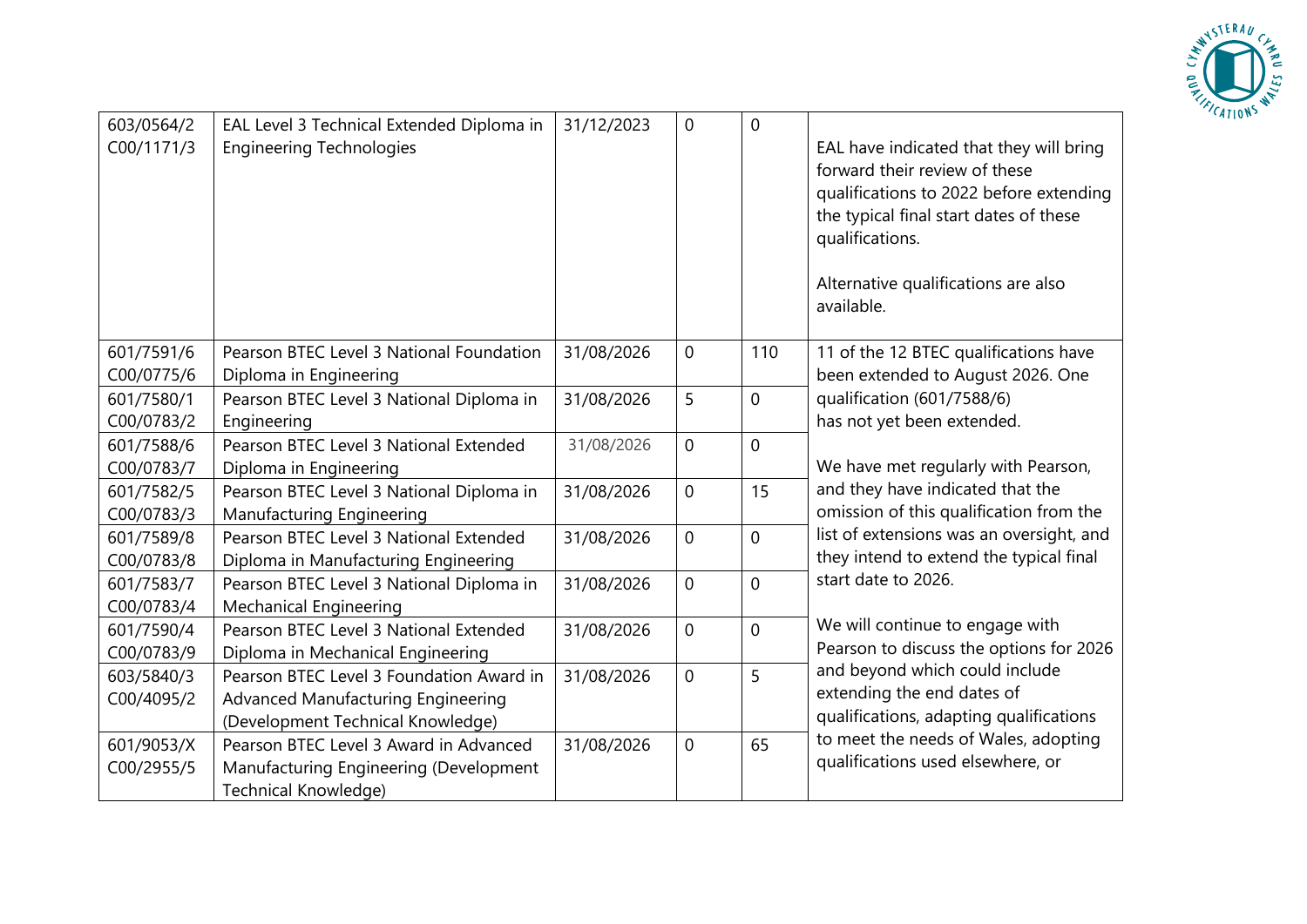

| 601/9049/8 | Pearson BTEC Level 3 Certificate in      | 31/08/2026 | 0 | 50 | developing new qualifications for |
|------------|------------------------------------------|------------|---|----|-----------------------------------|
| C00/2955/3 | Advanced Manufacturing Engineering       |            |   |    | Wales.                            |
|            | (Development Technical Knowledge)        |            |   |    |                                   |
| 601/9054/1 | Pearson BTEC Level 3 Diploma in          | 31/08/2026 | 0 | 0  |                                   |
| C00/2955/6 | Advanced Manufacturing Engineering       |            |   |    |                                   |
|            | (Development Technical Knowledge)        |            |   |    |                                   |
| 601/9060/7 | Pearson BTEC Level 3 Extended Diploma in | 31/08/2026 | 0 | 0  |                                   |
| C00/2955/8 | Advanced Manufacturing Engineering       |            |   |    |                                   |
|            | (Development Technical Knowledge)        |            |   |    |                                   |

# **SSA 5: Construction, planning and the built environment**

| <b>QUAN</b><br>/QiW | <b>Qualification Title</b>                | <b>Typical final</b><br>start date | <b>Certificates</b><br>awarded<br>19/20 20/21 |          | <b>Actions Taken</b>                       |
|---------------------|-------------------------------------------|------------------------------------|-----------------------------------------------|----------|--------------------------------------------|
| 603/1217/8          | Pearson BTEC Level 3 National Diploma in  | 31/08/2026                         | 5                                             | 20       | Pearson have extended the typical final    |
| C00/1185/0          | Civil Engineering                         |                                    |                                               |          | start dates for these qualifications until |
| 603/1216/6          | Pearson BTEC Level 3 National Extended    | 31/08/2026                         | $\overline{0}$                                | $\Omega$ | 2026.                                      |
| C00/1184/9          | Diploma in Civil Engineering              |                                    |                                               |          |                                            |
| 603/0862/X          | Pearson BTEC Level 3 National Extended    | 31/08/2026                         | 30                                            | 50       | We will continue to engage with            |
| C00/1228/7          | Certificate in Construction and the Built |                                    |                                               |          | Pearson to discuss the options for 2026    |
|                     | Environment                               |                                    |                                               |          | and beyond which could include             |
| 603/0864/3          | Pearson BTEC Level 3 National Diploma in  | 31/08/2026                         | 20                                            | 45       | extending the end dates of                 |
| C00/1228/8          | Construction and the Built Environment    |                                    |                                               |          | qualifications, adapting qualifications to |
| 603/0861/8          | Pearson BTEC Level 3 National Extended    | 31/08/2026                         | 5                                             | 30       | meet the needs of Wales, adopting          |
| C00/1228/5          | Diploma in Construction and the Built     |                                    |                                               |          | qualifications used elsewhere, or          |
|                     | Environment                               |                                    |                                               |          |                                            |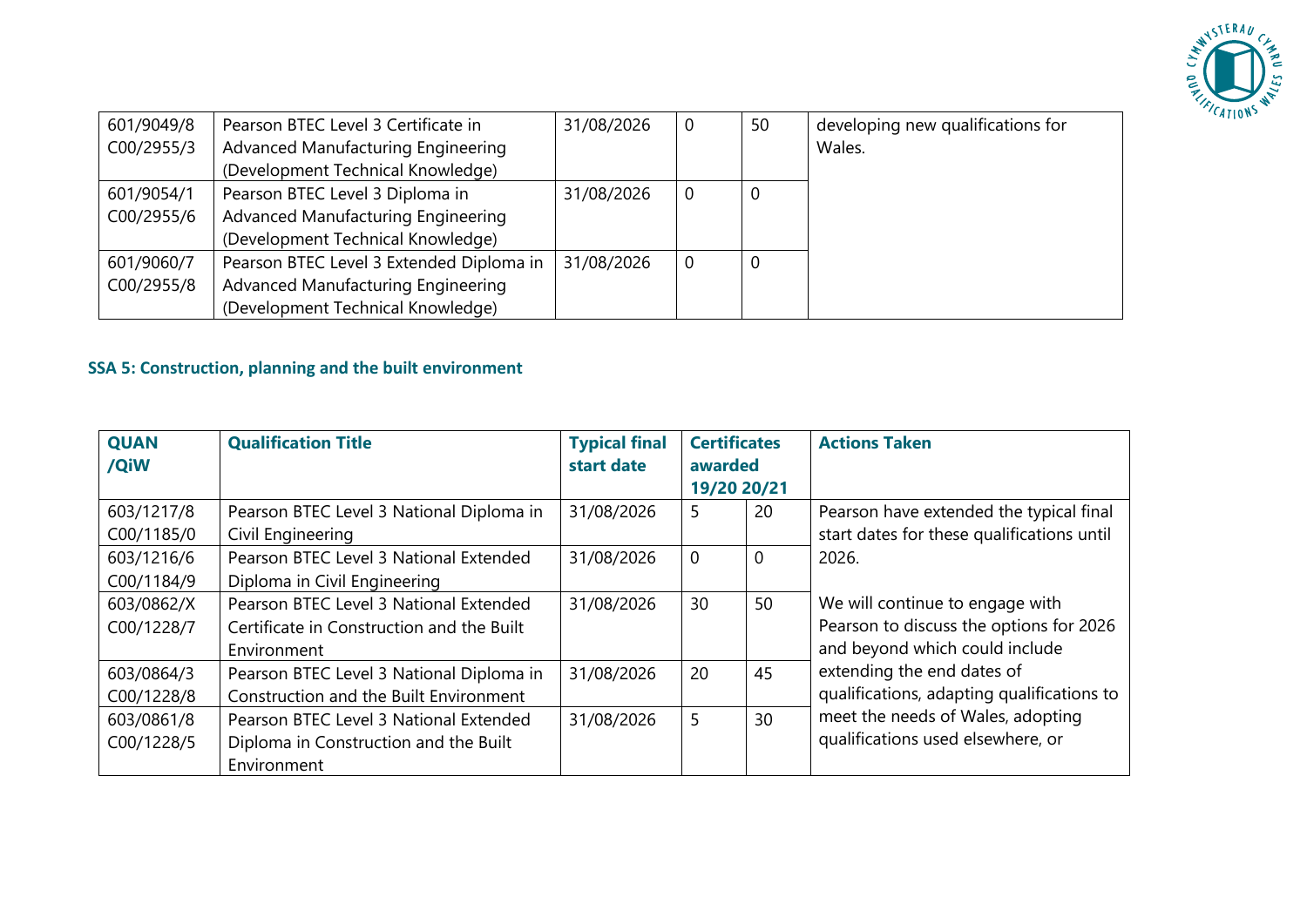

| 603/1218/X | Pearson BTEC Level 3 National Diploma in   | 31/08/2026 | $\Omega$       | 0        | developing new qualifications for       |
|------------|--------------------------------------------|------------|----------------|----------|-----------------------------------------|
| C00/1182/6 | <b>Building Services Engineering</b>       |            |                |          | Wales.                                  |
| 603/1219/1 | Pearson BTEC Level 3 National Extended     | 31/08/2026 | $\overline{0}$ | 0        |                                         |
| C00/1182/5 | Diploma in Building Services Engineering   |            |                |          |                                         |
| 601/2500/7 | Pearson Level 3 NVQ Diploma in             | 31/12/2023 | 10             | 30       | We have met with Pearson, and they      |
| C00/0619/1 | <b>Construction Contracting Operations</b> |            |                |          | have indicated that they intend to      |
|            |                                            |            |                |          | extend the typical final start date for |
|            |                                            |            |                |          | this qualification.                     |
|            |                                            |            |                |          |                                         |
| 601/7236/8 | City & Guilds Level 3 Advanced Technical   | 30/06/2022 | $\overline{0}$ | 0        | City & Guilds have made the decision to |
| C00/0739/2 | Diploma in Bricklaying (450)               |            |                |          | withdraw these qualifications in Wales  |
| 601/7417/1 | City & Guilds Level 3 Advanced Technical   | 31/08/2022 | $\overline{0}$ | 0        | as there has been no take-up over the   |
| C00/0740/9 | Diploma in Plastering (450)                |            |                |          | past two years and the new              |
| 601/7418/3 | City & Guilds Level 3 Advanced Technical   | 31/08/2022 | $\overline{0}$ | 0        | construction qualifications will cover  |
| C00/0740/6 | Diploma in Site Carpentry (450)            |            |                |          | these subjects. This decision has not   |
| 601/7419/5 | City & Guilds Level 3 Advanced Technical   | 31/08/2022 | $\overline{0}$ | $\Omega$ | been made as a result of the changes to |
| C00/0740/7 | Diploma in Architectural Joinery (450)     |            |                |          | qualifications policy in England.       |
|            |                                            |            |                |          |                                         |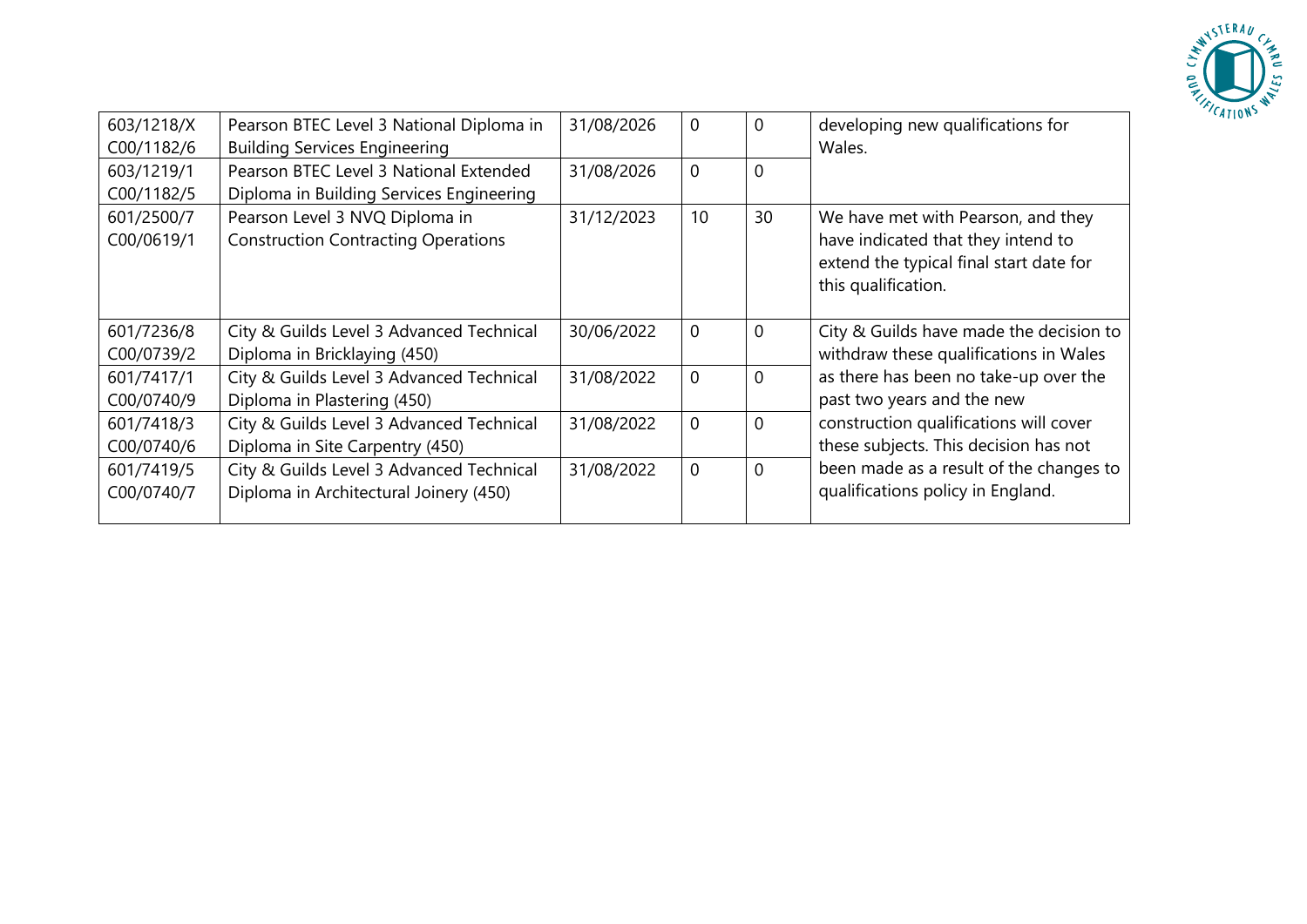

# **SSA 6: Information and communication technology**

| <b>QUAN</b><br>/QiW      | <b>Qualification Title</b>                                                                             | <b>Typical final</b><br>start date | <b>Certificates</b><br>awarded<br>19/20 20/21 |     | <b>Actions Taken</b>                                                                                                                                                                                                                                                                                                                                                |
|--------------------------|--------------------------------------------------------------------------------------------------------|------------------------------------|-----------------------------------------------|-----|---------------------------------------------------------------------------------------------------------------------------------------------------------------------------------------------------------------------------------------------------------------------------------------------------------------------------------------------------------------------|
| 500/9150/5<br>C00/0252/8 | Pearson BTEC Level 3 Diploma in IT (QCF)                                                               | 31/08/2023                         | 25                                            | 20  | These are the legacy QCF qualifications,<br>and we have met regularly with Pearson<br>who have told us that these<br>qualifications have been directly                                                                                                                                                                                                              |
| 500/9149/9<br>C00/0252/9 | Pearson BTEC Level 3 Extended Diploma in<br>IT (QCF)                                                   | 31/08/2023                         | 270                                           | 160 | replaced with the new BTEC Level 3 in IT<br>qualifications which are more current<br>and appropriate for learners in Wales.                                                                                                                                                                                                                                         |
| 501/1436/0<br>C00/0259/2 | Pearson BTEC Level 3 Certificate in ICT<br><b>Systems and Principles</b>                               | 31/12/2024                         | 55                                            | 40  | Pearson have extended these<br>qualifications until 2024 and when we<br>met with them, they told us that<br>qualifications currently used on<br>apprenticeship frameworks will<br>continue to be offered in Wales.<br>We will continue to work with them to<br>ensure that these qualifications, or<br>suitable alternatives, continue to be<br>available in Wales. |
| 501/1435/9<br>C00/0259/3 | Pearson BTEC Level 3 Diploma in ICT<br><b>Systems and Principles</b>                                   | 31/12/2024                         | $<$ 4                                         | 10  |                                                                                                                                                                                                                                                                                                                                                                     |
| 501/1291/0<br>C00/0263/3 | Pearson BTEC Level 3 Diploma in<br>Professional Competence for IT and<br><b>Telecoms Professionals</b> | 31/12/2024                         | 60                                            | 50  |                                                                                                                                                                                                                                                                                                                                                                     |
| 500/3476/5<br>C00/0106/4 | City & Guilds Level 3 Certificate in ICT<br><b>Systems and Principles</b>                              | 31/08/2026                         | 5                                             | 25  | City & Guilds have extended most Level<br>3 qualification to 2026.                                                                                                                                                                                                                                                                                                  |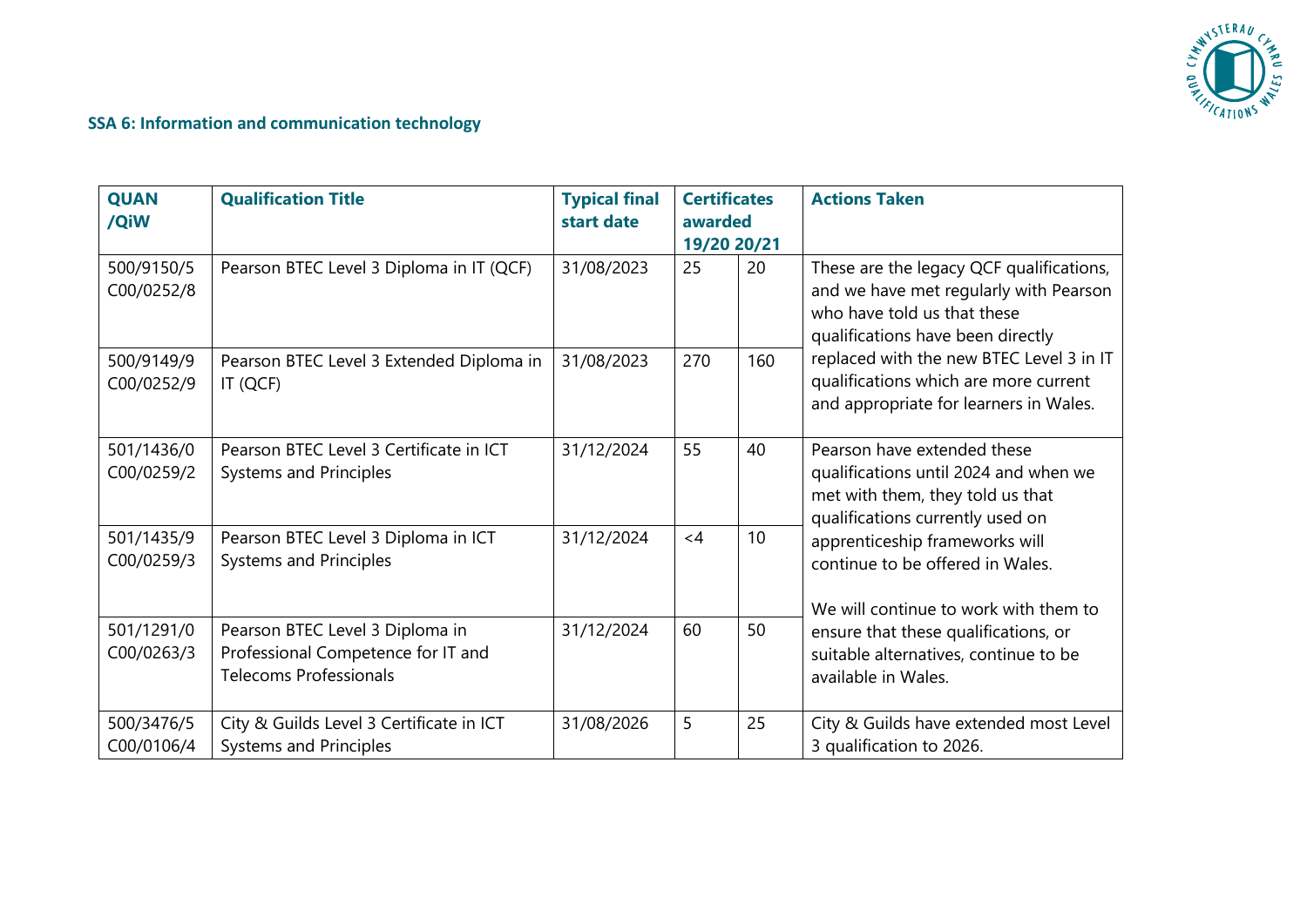

| 501/0277/1<br>C00/0221/7<br>501/1585/6 | City & Guilds Level 3 Diploma in ICT<br>Systems and Principles for IT Professionals<br>City & Guilds Level 3 Diploma in ICT | 31/08/2026<br>31/08/2026 | 5<br>5 | 5<br>10 | Alternative qualifications are also<br>available, and the apprenticeship                                                                                                                                                                                                                                           |
|----------------------------------------|-----------------------------------------------------------------------------------------------------------------------------|--------------------------|--------|---------|--------------------------------------------------------------------------------------------------------------------------------------------------------------------------------------------------------------------------------------------------------------------------------------------------------------------|
| C00/0286/4                             | <b>Systems Support</b>                                                                                                      |                          |        |         | framework is covered by the Pearson<br>qualifications listed above.                                                                                                                                                                                                                                                |
| 501/1788/9<br>C00/0295/8               | City & Guilds Level 3 Diploma in ICT<br><b>Professional Competence</b>                                                      | 31/12/2023               | 10     | 30      |                                                                                                                                                                                                                                                                                                                    |
| 500/6688/2<br>C00/0106/8               | City & Guilds Level 3 Diploma for IT Users<br>(ITQ)                                                                         | 31/12/2023               | 25     | 25      |                                                                                                                                                                                                                                                                                                                    |
| 601/7099/2<br>C00/0787/2               | OCR Level 3 Cambridge Technical<br>Introductory Diploma in IT                                                               | 31/12/2023               | 10     | 10      | We have met with OCR and they will be<br>providing advice on alternatives to this<br>qualification. OCR currently have a<br>direct replacement Level 3 Cambridge<br>Technical Introductory Diploma in IT<br>(QCF) designated in Wales.<br>Alternative qualifications are also<br>offered by other awarding bodies. |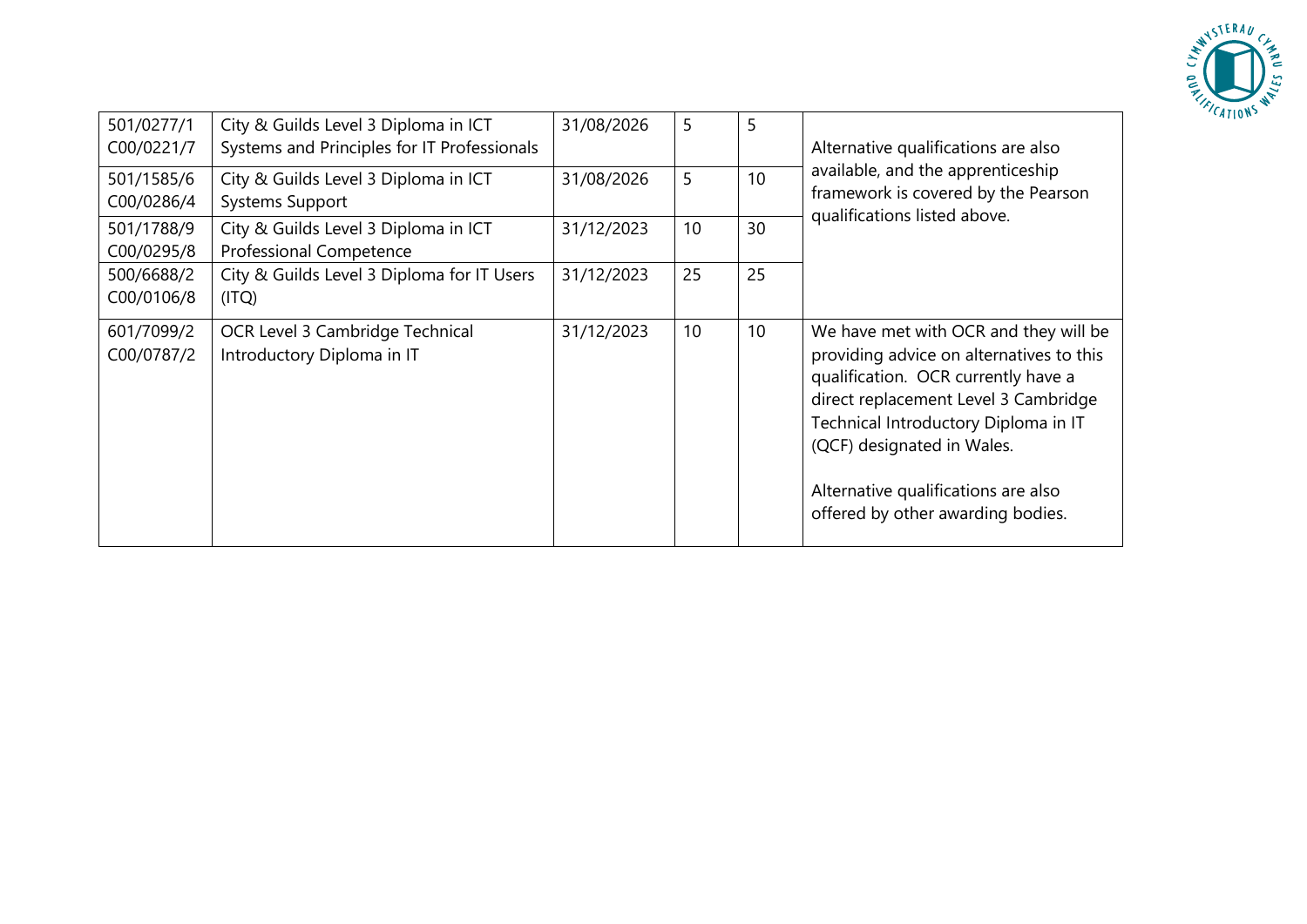

#### **SSA 13: Education and training**

| <b>QUAN</b><br>/QiW      | <b>Qualification Title</b>                                                                     | <b>Typical final</b><br>start date | <b>Certificates</b><br>awarded<br>19/20 20/21 |     | <b>Actions Taken</b>                                                                                                                                                                                                                                                                                                                                                                                                                                            |
|--------------------------|------------------------------------------------------------------------------------------------|------------------------------------|-----------------------------------------------|-----|-----------------------------------------------------------------------------------------------------------------------------------------------------------------------------------------------------------------------------------------------------------------------------------------------------------------------------------------------------------------------------------------------------------------------------------------------------------------|
| 501/1394/X<br>C00/0288/5 | City & Guilds Level 3 Diploma in Specialist<br>Support for Teaching and Learning in<br>Schools | 31/08/2022                         | 110                                           | 105 | We have requested that City & Guilds<br>extend the typical final start date of this<br>qualification and they have started this<br>process. They are currently gathering<br>letters of support from centres in order<br>to extend this qualification. We expect<br>this qualification to be extended over<br>the summer.                                                                                                                                        |
| 501/1208/9<br>C00/0355/3 | Pearson Level 3 Diploma in Specialist<br>Support for Teaching and Learning in<br>Schools       | 31/12/2023                         | 80                                            | 75  | We have met with Pearson, and they<br>have indicated that they will be<br>extending the typical final start date of<br>this qualification.<br>We will continue to engage with<br>Pearson to discuss the options for 2026<br>and beyond which could include<br>extending the end dates of<br>qualifications, adapting qualifications to<br>meet the needs of Wales, adopting<br>qualifications used elsewhere, or<br>developing new qualifications for<br>Wales. |